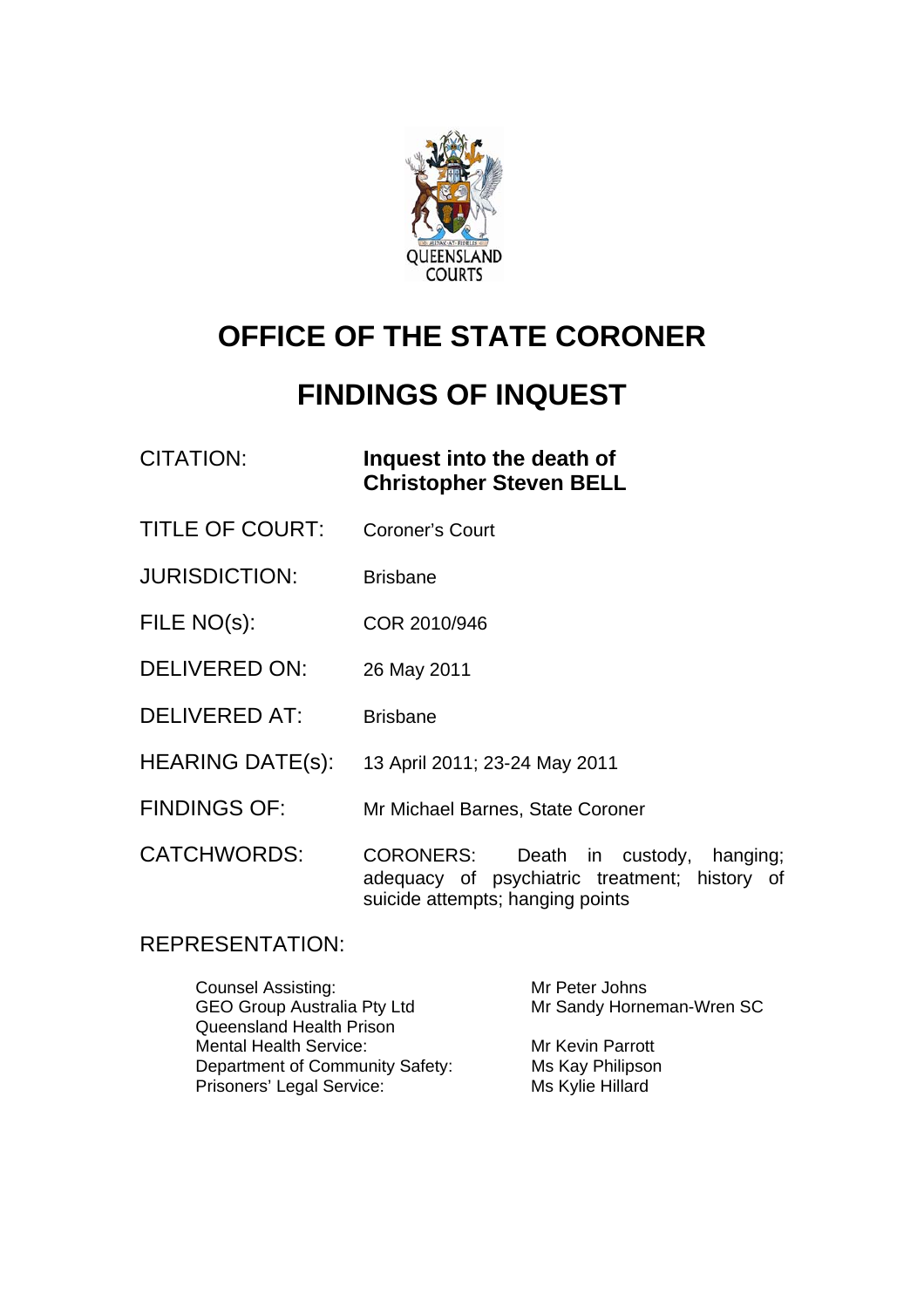### **Table of Contents**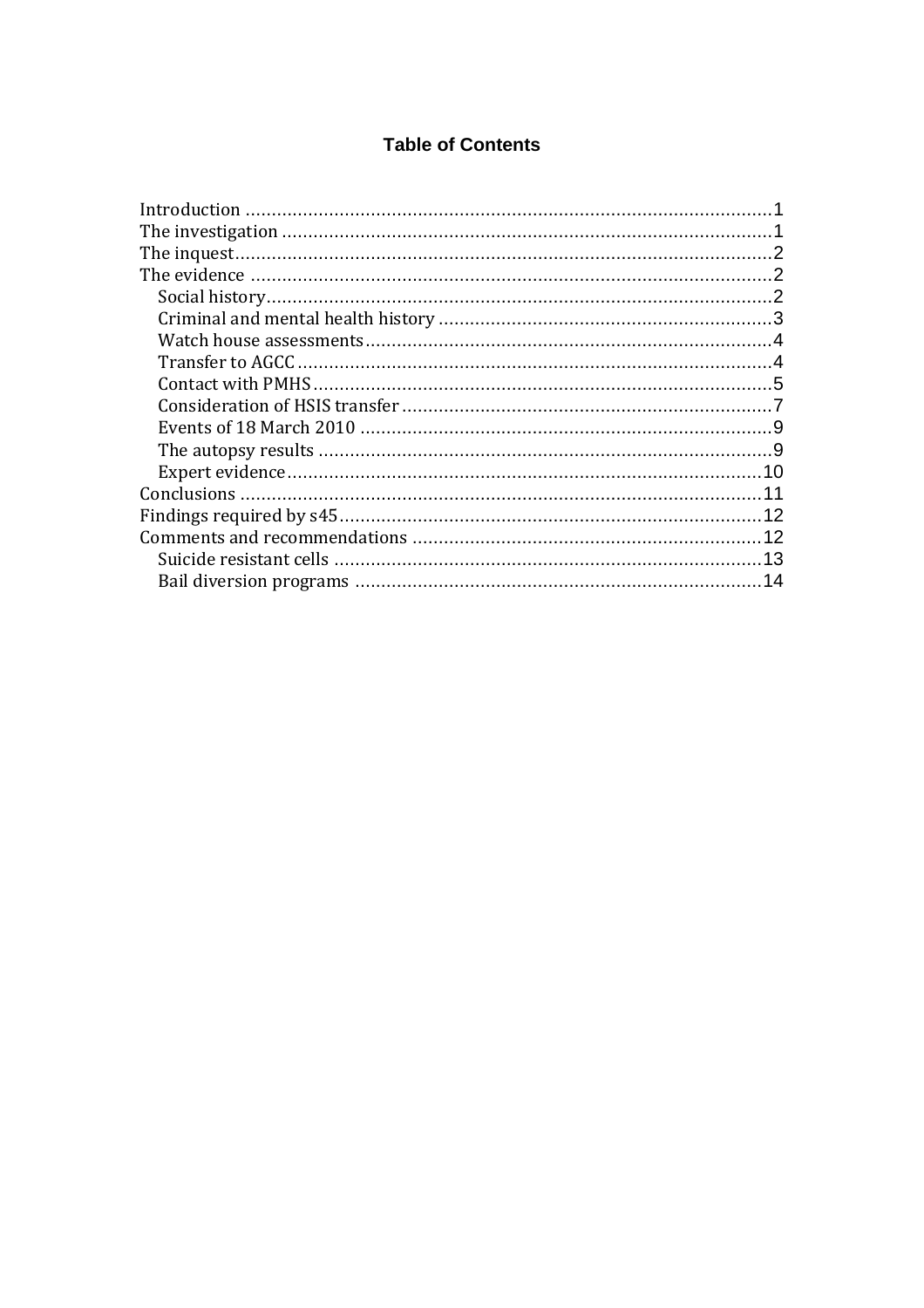<span id="page-2-0"></span>The *Coroners Act 2003* ('the Act') provides in s47 that when an inquest is held into a death in custody a copy of the findings must be given to the family of the person who died, each of the persons or organisations granted leave to appear at the inquest and to various officials with responsibility for the justice system including the Attorney-General and the Minister for Police, Corrective Services and Emergency Services. These are my findings in relation to the death of Christopher Steven Bell. They will be distributed in accordance with the requirements of the Act and posted on the website of the Office of the State Coroner.

# **Introduction**

Christopher Bell had suffered from the debilitating symptoms of his schizophrenia for several years by the time he found himself remanded in custody at the Arthur Gorrie Correctional Centre (AGCC) on 29 October 2009. Although he had attempted suicide years earlier and was apparently suffering from psychotic episodes when admitted, he was not considered to be at elevated risk of suicide or self harm at any time during his almost six months at AGCC. Despite an apparent steady improvement in his psychiatric state during his incarceration, on the morning of 18 March 2010 Mr Bell was found hanging in his cell.

This is a death in custody and the Act therefore requires an inquest be held by the state coroner or deputy state coroner.

This report:-

- Contains my findings as to the identity of the deceased person and when, where, and how he died and the medical cause of his death;
- Considers whether any changes should be made to policies and procedures governing the provision of mental health care to prisoners; the sharing of information between agencies; or the way in which prisoner accommodation is allocated;
- Records, yet again, the continued failure to fulfil a commitment made by the Queensland government in 1991 to remove hanging points from all prison cells;
- Assesses the adequacy of the investigation into the death.

# **The investigation**

Two officers from the QPS Corrective Services Investigation Unit (CSIU) were already at AGCC on the morning of 18 March 2010 investigating other matters. They attended unit B2 where Mr Bell was accommodated shortly after his death. They were, therefore, in a position to observe and then direct security at, what was by then, the crime scene. A log of events was appropriately commenced by a corrective service officer (CSO). All inmates remained locked in their cells for the duration of the crime scene investigation.

Other CSIU officers attended the scene and Detective Senior Constable Raelene Speers was assigned the role of lead investigator. She later provided a comprehensive report of her investigation to the Office of the State Coroner.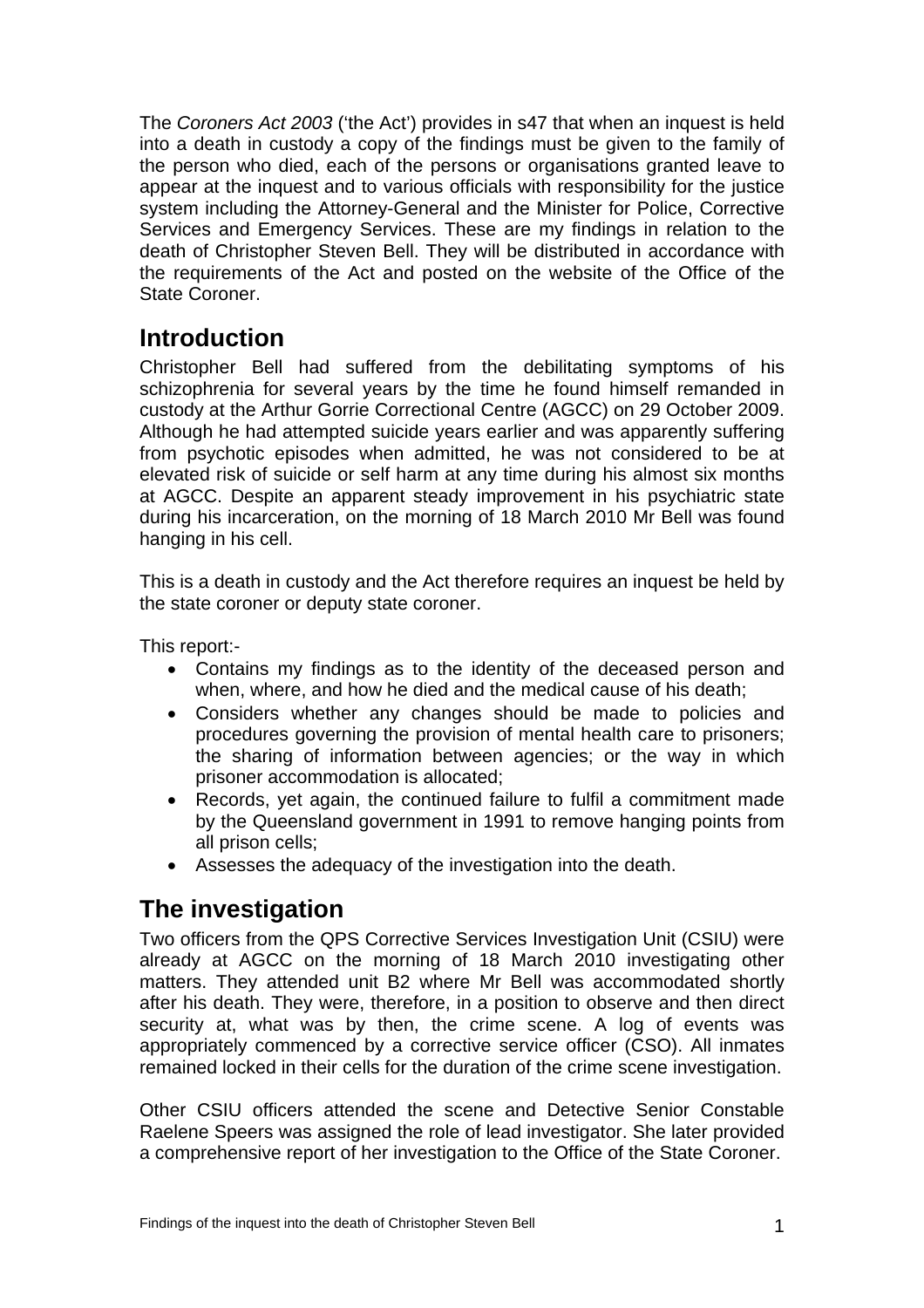<span id="page-3-0"></span>On arrival, the CSIU officers directed scenes of crime officers in the collection of exhibits. Photographs were taken of the scene and, later, of the autopsy examination. Samples of fingerprints as well as a number of swabs were taken from various parts of the cell at the direction of Detective Speers. She later arranged for the seizure of all records relating to Mr Bell from AGCC.

Detective Speers obtained statements from all relevant AGCC and Prison Mental Health Service (PMHS) staff. All prisoners in Unit B2 were interviewed. Records pertaining to Mr Bell's criminal and psychiatric history as well as his earlier extradition to Queensland were obtained.

In addition to the QPS investigation, a further investigation was ordered under the relevant provisions of the *Corrective Services Act 2006* by the Chief Inspector, Queensland Corrective Services (QCS). That investigation was conducted by a QCS inspector and an independent consultant. Encouragingly, it has been my experience in previous inquests that such investigations are rigorous and independent. The report in this case confirms that impression. I have been assisted by the findings and recommendations of the report. This inquest has attempted to build on that process by examining the steps already taken in response to this report.

I am satisfied this matter has been thoroughly and professionally investigated and that all relevant sources of information have been accessed and analysed. I commend Detective Speers for her efforts.

# **The inquest**

The inquest was opened with a pre-inquest conference on 13 April 2011. Mr Johns was appointed counsel assisting and leave to appear was granted to GEO Group Australia Pty Ltd (the operators of AGCC), Queensland Health and the Department of Community Safety. Pursuant to s36(2), the Prisoners Legal Service was given limited leave to pursue issues of public interest. The inquest was convened in Brisbane on 23 May 2011 and evidence was heard over two days.

# **The evidence**

I turn now to the evidence. I have not summarised all of the information contained in the exhibits and transcript but I consider it appropriate to record in these reasons the evidence I believe is necessary to understand the findings I have made

## *Social history*

Christopher Bell was born in Upper Ferntree Gully on 31 January 1983 to his parents Graham and Heather. He had an ostensibly normal childhood both there and, from the age of 11, in Tamworth. Leaving school in year 11 he began working as a roofer but began to suffer the first symptoms of his mental illness at around 18 years of age.

Sadly, Mr Bell's mental illness, later diagnosed as schizophrenia led him to an itinerant lifestyle, and ultimately, only intermittent contact with family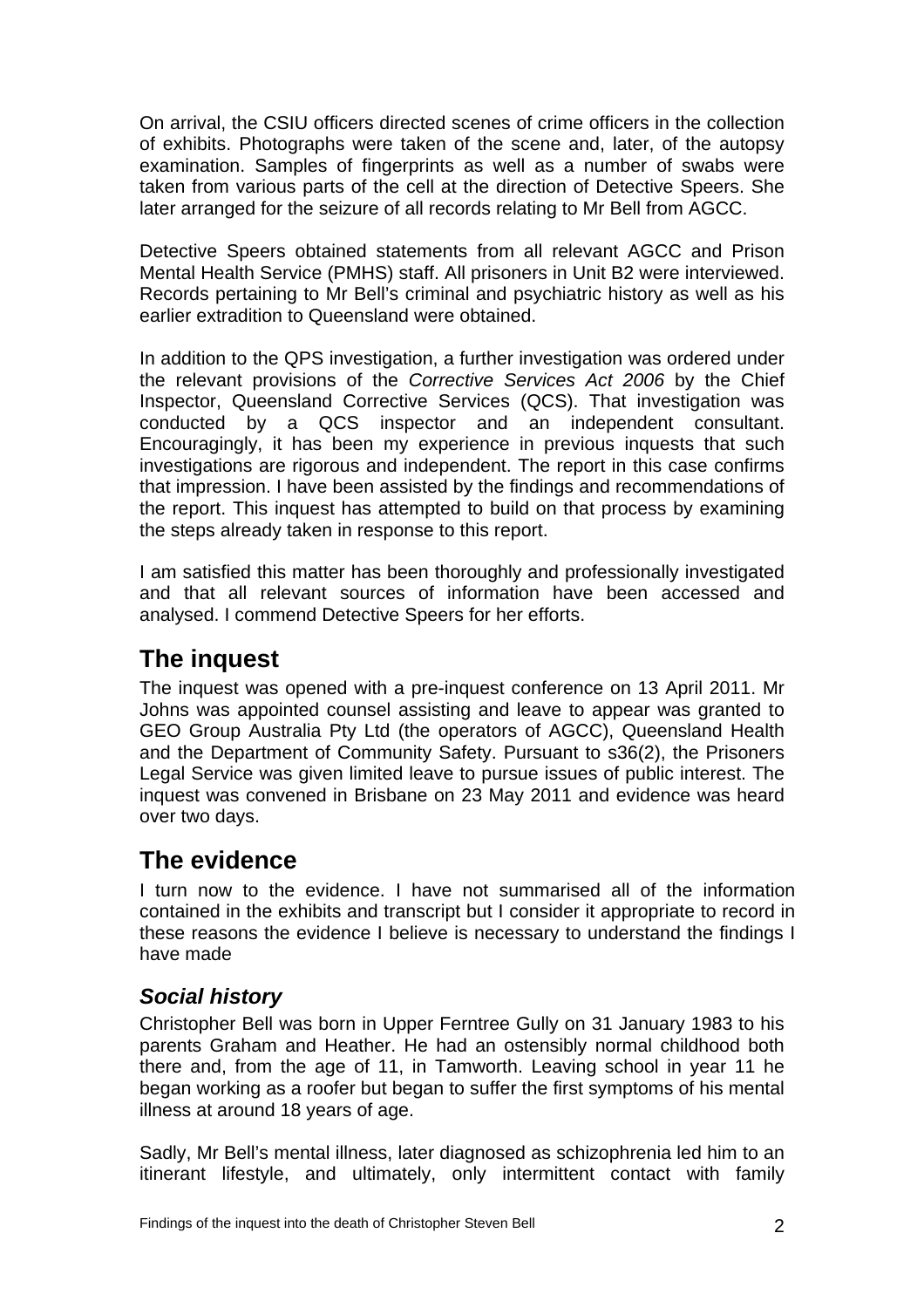<span id="page-4-0"></span>members. The very nature of the psychosis suffered by Mr Bell; namely that he believed, among other things, that people nearby could read his thoughts made it difficult for him to live in share or communal accommodation and receive the services that are available in such facilities.

The perspective of Mr Bell's family was that he would have periods of settling into place while taking medication and then suddenly disappear. Mr Bell's father Graham reported that in these circumstances he would occasionally get a phone call from a stranger some time later letting him know where Christopher was living. It is clear from their involvement in these proceedings and the other evidence tendered that Mr Bell's parents provided as much care and support to their son over the years as was possible in the circumstances. I note Mr Bell was quick to refer his treating psychiatrist at AGCC, Dr Jillian Spencer, with his father's details so she could gain a better understanding of his history. There is no doubt Mr Bell's death has greatly distressed his family and that he was very much loved and is greatly missed. I offer them my condolences.

### *Criminal and mental health history*

It appears Mr Bell began to suffer the first manifestations of his psychiatric illness in his late teens. This was in the form of auditory hallucinations – hearing voices that over time caused him to believe people nearby could hear or decipher his thoughts. He was ultimately diagnosed as suffering from schizophrenia. Mr Bell told Dr Spencer that in the early stages these voices convinced him his life was in danger and would tell him to 'shut up'. This led early on to a failed attempt at suicide involving him jumping from a bridge in Katherine. This incident is described consistently by Mr Bell throughout various assessments made available to me in the evidence. In some assessments he appears to have stated that this was his only attempt at suicide, but in others he also reports a 2005 incident where he required hospital treatment as a result of overdosing on Risperidone while living in Rockhampton.

Mr Bell was first placed on medication for his condition in 2004 and in the lead up to his incarceration in October 2009 he had been prescribed the antipsychotic medication Risperidone Consta at a dosage of 50mg per fortnight.

Mr Bell began using illicit drugs from about the age of 17. Starting with cannabis he later moved to occasional use of amphetamines. This was supplemented with periodic paint sniffing and an ongoing heavy alcohol intake. Likely associated with his psychiatric history and drug use was a criminal history involving property offences, assault and armed robbery, the latter offence resulting in a period of imprisonment in Victoria lasting around 4 months in 2007.

On 3 May 2005 an arrest warrant was issued for Mr Bell after he failed to appear in the Brisbane Magistrates Court in relation to several charges of property offences alleged to have occurred in June 2004.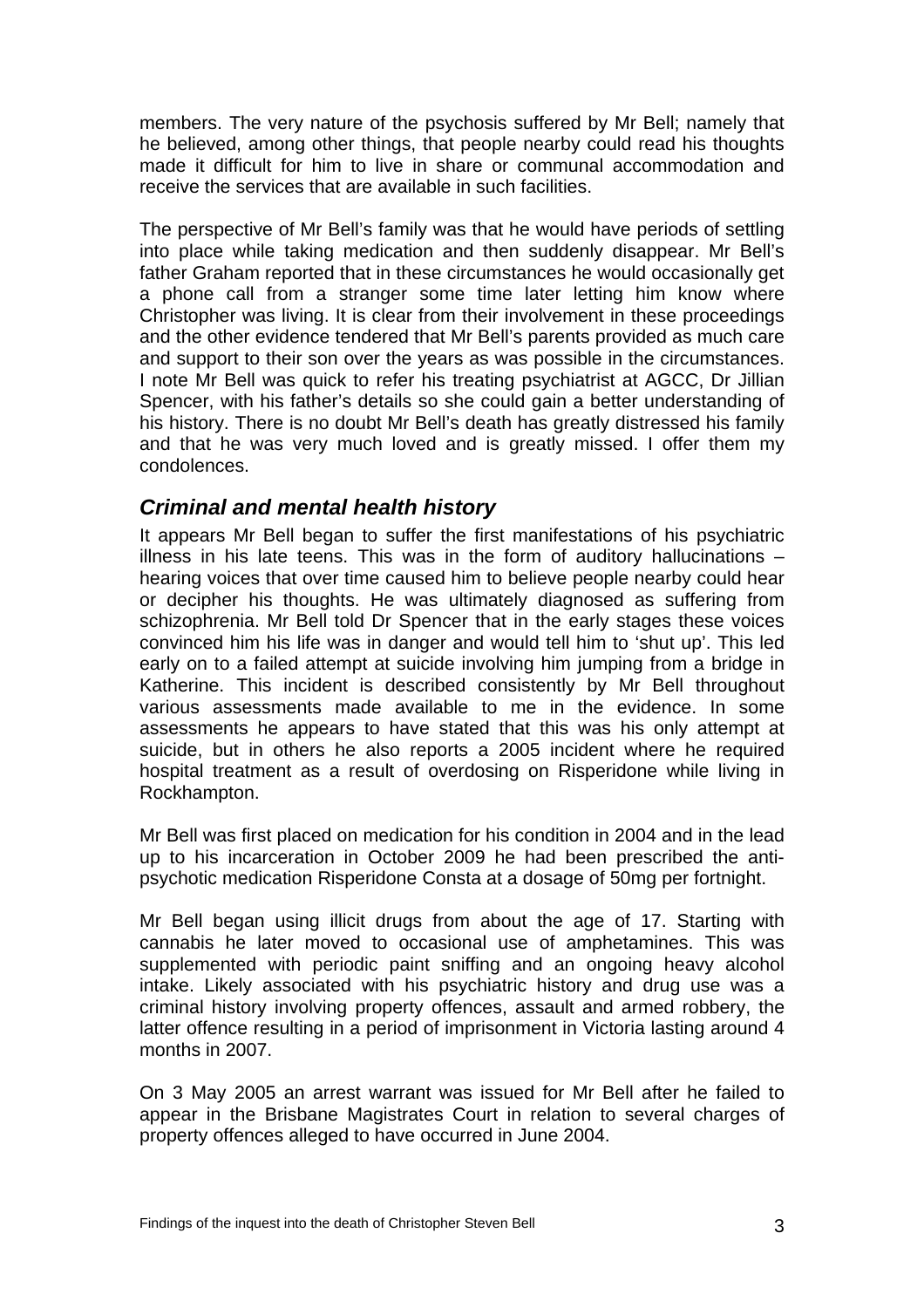<span id="page-5-0"></span>An arrest warrant was also later issued in relation to an allegation of rape said to have occurred at Surfers Paradise on 7 March 2004. While that charge had not by the time of Mr Bell's death been adjudicated by a court, there was a strong prosecution case and he made admissions to Dr Spencer. He certainly appeared resigned to receiving a period of imprisonment as a result, indicating at one point that he expected to serve 10 years. There is no evidence as to whether there was an intention to explore his fitness to plead or his state of mind at the time of the alleged offence. Even if it was the case that this matter was to be diverted to the Mental Health Court, there is no suggestion this would have led to him being released from custody before March 2010.

#### *Watch house assessments*

On 27 October 2009 Mr Bell was extradited to Queensland where arrest warrants on outstanding property offences and a charge of rape were executed. He was remanded in custody after appearing in the Southport Magistrates Court on 28 October 2009 and was transported to AGCC the following day.

While in the watch house Mr Bell was assessed by Cassie O'Connor, a psychologist with the Queensland Health Forensic Mental Health Service at Southport. Ms O'Connor recorded Mr Bell's long term history of schizophrenia and his view that he had responded little to medication. She recorded the symptoms of his psychosis and noted he found the intrusive thoughts quite distressing at times.

Ms O'Connor recorded that Mr Bell had attempted suicide on a number of occasions including the bridge incident in Katherine and other incidents of overdosing on medication. She noted he had not made any attempts at suicide for several years and denied any current thoughts of suicide or self harm. She did, though, make the following statement:

"*While currently Mr Bell appears reasonably settled he is concerned about longer term incarceration and being confined with others for lengthy periods. He denies current self harm, suicidal thoughts or thoughts of harm to others however this could change in the context of the environment."* 

In a questionnaire apparently filled in by Southport watch house staff – the QPS Person Report, Mr Bell was asked "*Have you had thoughts of suicide or self harm now or in the last 3 months".* The answer recorded is "*Yes*".

### *Transfer to AGCC*

On arrival at AGCC on 29 October 2009 Mr Bell was interviewed by Christophe Closson, an AGCC psychologist charged with conducting an Initial Risk and Needs Assessment (IRNA). New to the role, Mr Bell was one of the first prisoners he had been allowed to assess unsupervised. Mr Closson told the inquest he could not recall whether he had access to the QPS Person Report from Southport watch house but expects this would have been the case, and he would have read it. He did not have the assessment report of Ms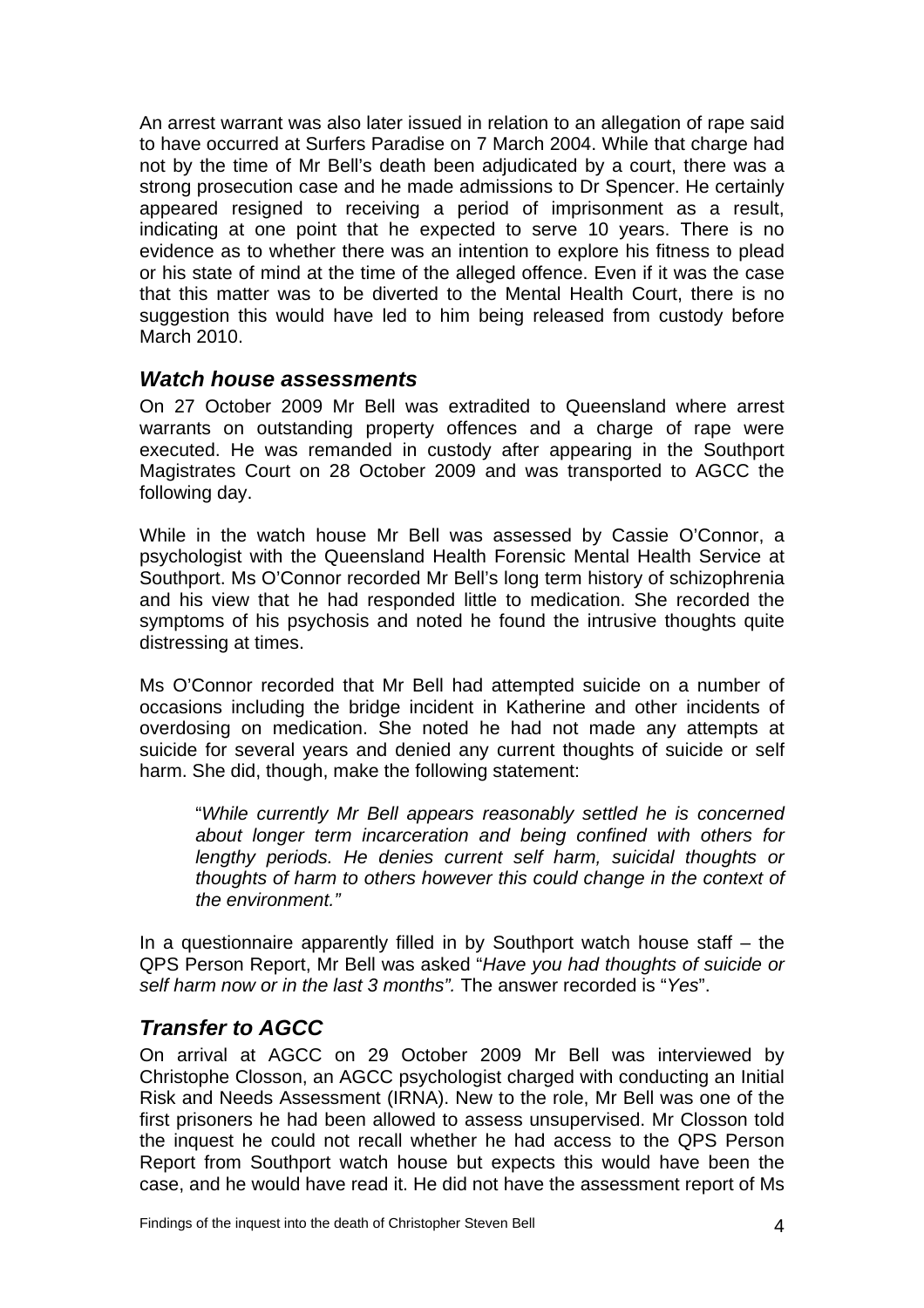<span id="page-6-0"></span>O'Connor because she was a Queensland Health employee and the data she gathered was considered to be confidential to medical practitioners.

This highlights the separation between Mr Closson's role as a psychologist employed by the operators of AGCC and that of mental health staff working for PMHS. The latter are employed by Queensland Health and confidentiality requirements mean that only limited information about their patients can be passed on to those working for the correctional facility. As will be seen, information sharing protocols are in place in order to reconcile this separation with the need for prison staff to be fully informed on matters of safety.

Mr Closson concluded Mr Bell did not meet the criteria to be classified as a prisoner with an 'elevated base-line risk' (EBR) of suicide or self harm. He based this on, amongst other reasons, Mr Bell's denial of any present suicidal ideation, his demeanour and the age of his previous suicide attempt. Mr Closson appropriately recorded the one previous suicide attempt disclosed to him. The effect of this was that a 'flag' appeared on Mr Bell's record on the Internal Offender Management System (IOMS) – the computer record available to all CSO's. He also properly referred Mr Bell to the PMHS for further assessment and treatment notwithstanding his assessment that Mr Bell did not have an EBR of suicide.

Mr Closson was required to ask Mr Bell as part of the IRNA process whether he had thought about suicide in the past week. He says Mr Bell denied this and also denied suicidal ideation since his suicide attempt many years before. At the inquest Mr Closson agreed he probably should have explored the inconsistency between Mr Bell's answer to him and his answer to the similar questions on the QPS Person Report. This was not done but it had no impact on the way Mr Bell was treated in the correctional centre or the events which followed.

### *Contact with PMHS*

Mr Bell saw Ms Corrine Clifton, a PMHS psychologist on 3 November 2009 for a triage assessment. She noted the history and nature of Mr Bell's condition and his current medication. Ms Clifton recorded the following on the issue of Mr Bell's suicide risk:

*"Reported he attempted suicide by jumping off a bridge in 2001 '*just after I started being telepathic'. *Reported currently '*I'd prefer to be dead so I wouldn't have to put up with people reading my thoughts and fear'*. Further stated* 'If I had a gun right now I'd shoot myself'. *Suicide ideation appears to relate to chronic psychotic symptomatology (sic) and not wanting to live with these for the rest of his life. He denied suicide plan in custody".*

This information was not passed onto to either the custodial officers responsible for Mr Bell nor the psychologist working for the prison operators. Ms Clifton denied considering any policy or legislative impediment to passing on this information to the prison psychology service if she had considered it necessary. She clearly had an understanding of the systems and procedures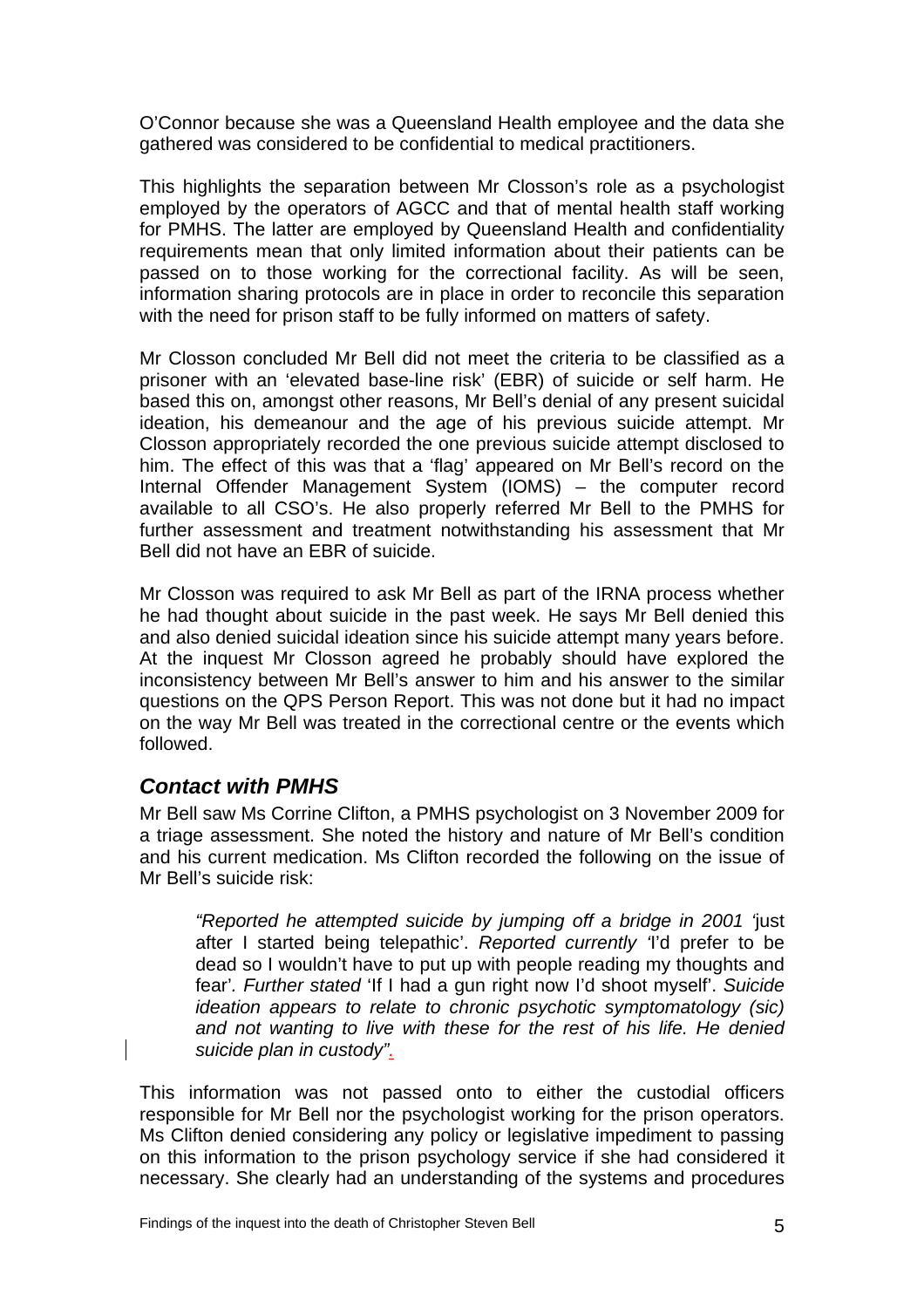by which such information could be supplied in circumstances where she considered the prisoner posed a threat to himself or others. In urgent cases this information could be passed directly on to prison psychology staff and the prisoner then reviewed as part of the EBR protocol. She also attended weekly mental health meetings with other PMHS and AGCC staff where she would provide a summary of her patient's circumstances. She was unable to say whether she related the passage from her notes set out above but it appears unlikely. Ms Clifton also told the inquest she had not been trained in, and had little understanding of, the criteria applied by prison staff as part of the EBR system. She had limited understanding of the accommodation options available at AGCC at least in terms of how many cells are considered to be suicide resistant.

I am of the view Ms Clifton made an error of judgement in this regard but I also conclude it had no negative impact on the way Mr Bell was monitored or treated while in AGCC.

She told the inquest it was her belief the suicidal ideation being expressed by Mr Bell was not acute; that it was an ongoing aspect of his chronic condition and in the absence of any current plan or intention to commit suicide she did not consider the information worthy of being specifically drawn to the attention of AGCC staff. It was her understanding, correctly, that this information would be provided to a psychiatrist who would be in a position to make a further expert assessment in any event.

This occurred on 20 November 2009 when Mr Bell was seen by psychiatrist Dr Jillian Spencer. She completed a detailed record of Mr Bell's psychiatric state and history. The following entries made by her give a good understanding of her assessment of Mr Bell in those areas with which the inquest is concerned:

#### "*Mental State Examination*

*Adult male, solid build, clean, in prison garb. Bearded. Good eye contact, intense at times, but not hostile. Not agitated. Speech: fluent, normal rate and volume, mildly monotonous. Mood: anxious Affect: decreasing intensity (blunting) Thought: normal tempo. Complex delusional system. Not suicidal. Perception: constant auditory hallucinations Cognition: alert, orientated Insight: reasonable in some respects – requesting protection status but poor insight into psychotic symptoms. Judgement: not impaired* 

#### *Impression:*

*26 year old man with chronic psychotic illness (schizophrenia) History of poor compliance, itinerancy, few relationships, unemployed.* 

#### *Plan:*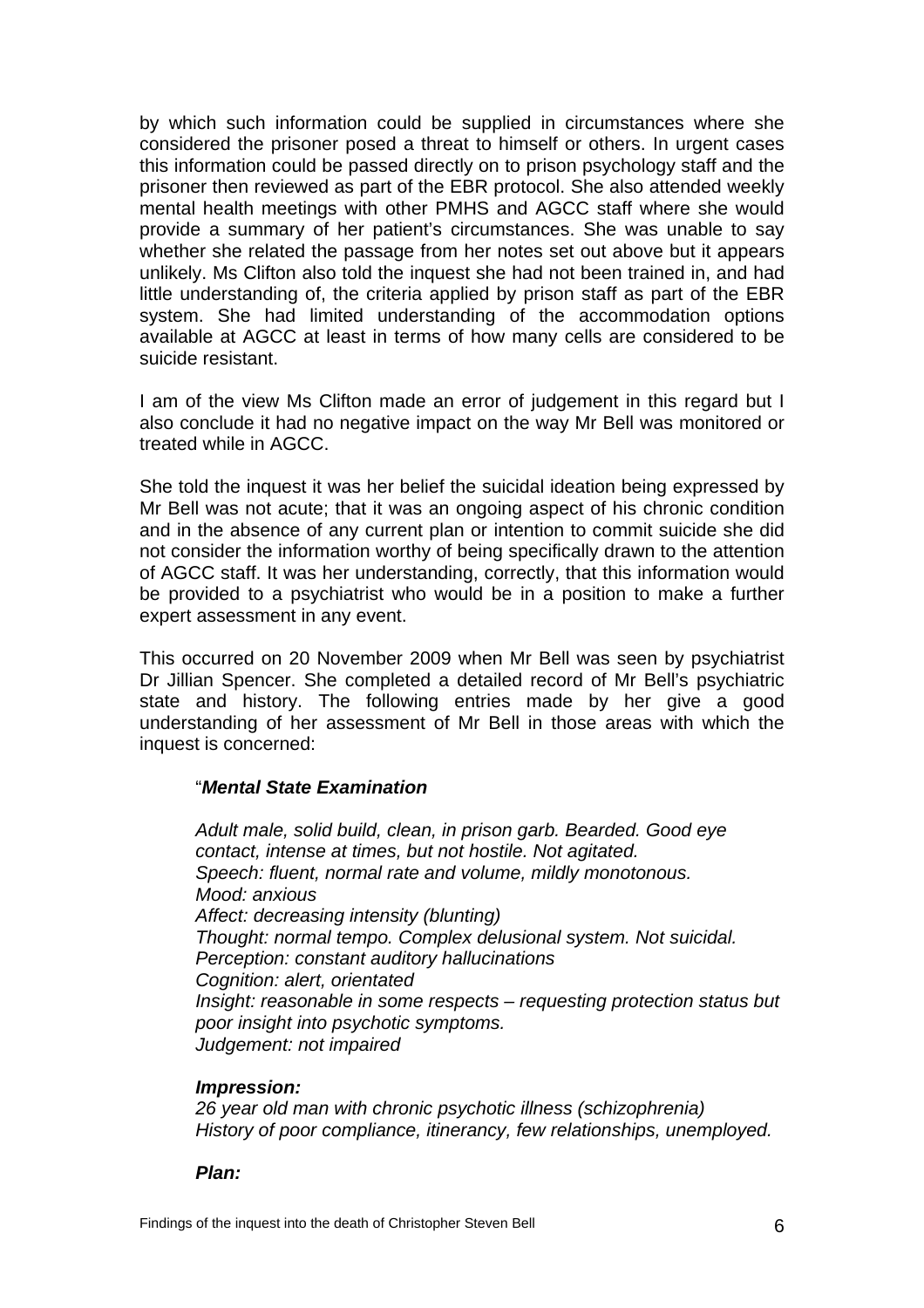<span id="page-8-0"></span>*Continue consta* 

- *add Olanzapine 5mg nocte for sedation*
- fasting **bloods**
- *liaise with Father*
- *consider clozapine Rx*
- *advised officers about need for more protection*
- *review in 1/52"*

Dr Spencer elected to continue Mr Bell's current dose of 50mg/fortnight of Risperidone Consta and prescribed him Olanzapine Nocte. The purpose of the latter was to assist Mr Bell with his sleep given that he had reported a worsening of symptoms at night. She had also given consideration at this early stage to possible future treatment with the drug Clozapine which is a 'second-line' antipsychotic medication for those schizophrenic patients not responding to other medications. It is a second line drug because its side effects, while rare, are serious involving a lowering of white blood cells and some cardiac risk.

Records show Dr Spencer made telephone contact with Mr Bell's father and aunt over the following days. Records show her requests with respect to protection for Mr Bell were appropriately addressed by his being placed in Unit B2. Dr Spencer did not consider that an urgent or involuntary transfer to hospital was required for Mr Bell but was concerned enough that she drafted a detailed memo to the Clinical Director of the High Secure Inpatient Service (HSIS), Dr Darren Neillie on 25 November 2009. In that memo she explored the possibility of commencing Mr Bell on Clozapine and queried whether the HSIS might be the best place to commence that process which must be done under strict control and monitoring.

Dr Spencer saw Mr Bell again on 27 November 2009. There was no indication his psychotic symptoms were showing any significant signs of improving.

#### *Consideration of HSIS transfer*

The HSIS at The Park has 61 beds although the PMHS Clinical Director, Dr Andrew Aboud told the inquest this will increase to 90 in the course of the next year. The inquest spent some time exploring the different transfer options available to a remand prisoner like Mr Bell. Although transfers to other accredited mental health facilities are possible in theory, such transfer requires the operator of the receiving facility to accept responsibility for the security of the prisoner. Dr Aboud acknowledged that in all likelihood the only facility that was going to be able to cater for a remand prisoner on a charge of rape was the HSIS at The Park.

A weekly meeting is conducted by the HSIS which involved staff from that facility as well as other psychiatrists from across the PMHS. It is used for various purposes including discussion of those prisoners on the waiting list to enter the HSIS as well as a forum for the sharing of ideas on treatment options for prisoners who might be under consideration for future transfer. Mr Bell was added to the list of prisoners for discussion at the meeting of 2 December 2009. He remained on the list for the following two weekly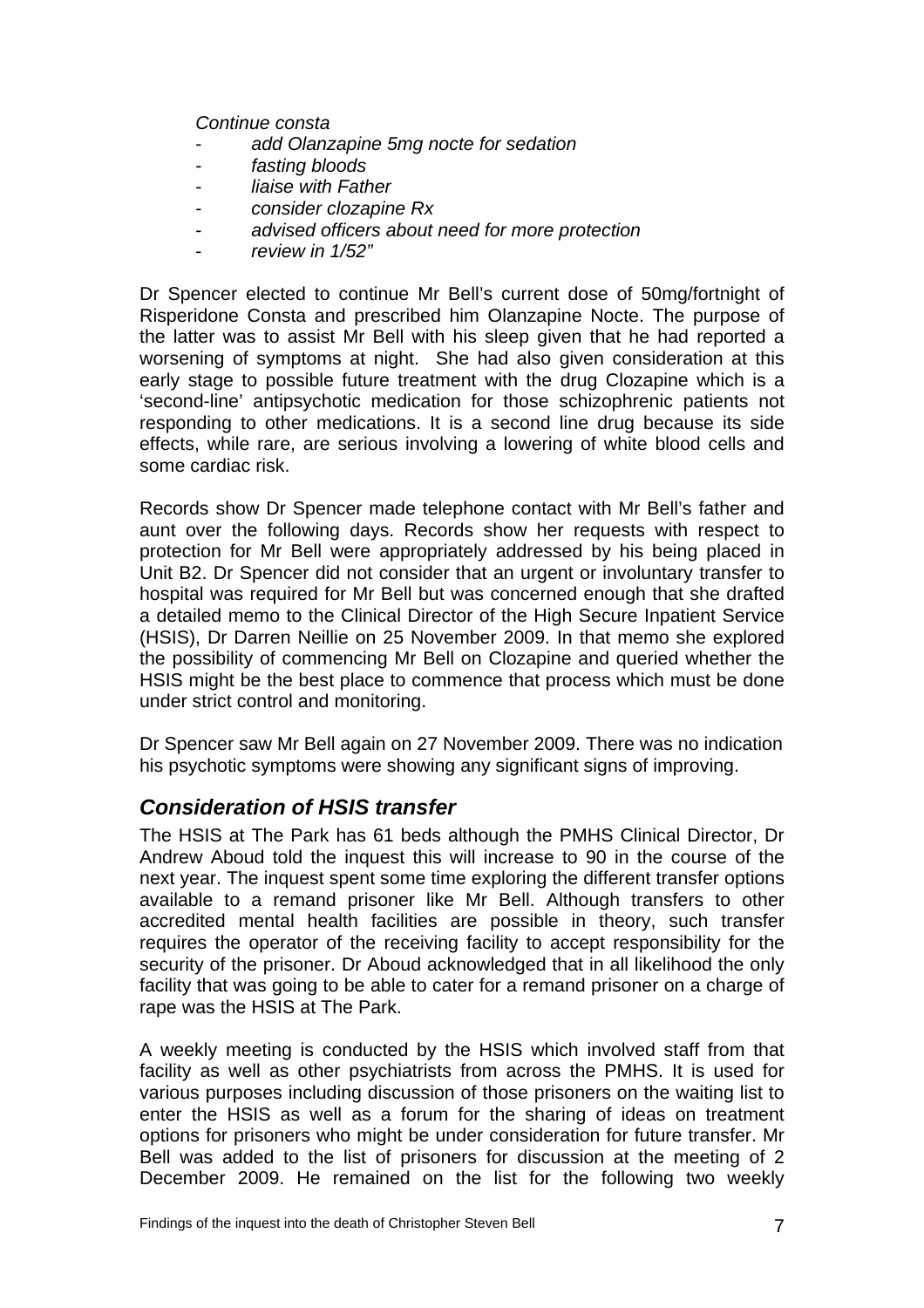meetings before being withdrawn. At the time no minutes of the discussion in relation to individual prisoners was kept although this has now been rectified. The evidence from Drs Aboud, Spencer and Neillie, who were all in attendance at that meeting, is that Dr Spencer was advised to try an increased dose of Mr Bell's existing medication before commencing a trial with Clozapine.

This suggestion was based on the need to confirm that Mr Bell's condition was in fact treatment resistant to his current medication rather than just being exacerbated by illicit drug use, before the more risky alternative of Clozapine was explored. It seems this was readily agreed to by Dr Spencer and she put this into practice by increasing the dose of Risperidone Consta to 62.5mg/fortnight when she next saw Mr Bell on 11 December 2009.

Although no minutes of the HSIS meetings were kept there was a log which noted those prisoners on the waiting list for the HSIS. Dr Neillie told the inquest that in the period while Mr Bell was being discussed at the weekly HSIS meeting he was on the waiting list (and was the  $10<sup>th</sup>$  in line for a place). When he was removed, the reason cited on the log was to the effect his existing medication was to be increased and that Mr Bell had agreed to this increase. It was not entirely clear why Mr Bell did not remain on the list until he could be assessed to determine whether the increased dose was having any effect. The system at HSIS did allow for prisoners to be readily added again to the waiting list and for discussion at the weekly meetings if necessary. I was also advised that, in any event, the waiting list was based not so much on when the prisoner was added but on the urgency of their clinical needs.

Mr Bell was not seen by a psychiatrist again until 7 January 2010. At this time, and on his only subsequent psychiatric assessment on 5 February 2010, it appeared his condition had improved. On the basis of the contemporaneous notes of Dr Spencer it seems his psychotic symptoms had abated by 5 February 2010. On that date Mr Bell stated he was not hearing voices any more and even volunteered that "*it might be the medication*". As in earlier interviews he denied any thoughts of self harm or suicide. He reported regular visits from his father and stated he was interacting without any conflict with the other prisoners. He did not report any distress and although still relating some unusual ideas and concepts appeared to be more stable than at any earlier time during his stay at AGCC. Dr Spencer says she had decided after the consultation on 7 January 2010 that there was no further need to consider a transfer of Mr Bell to the HSIS for a work up preparatory to a change to Clozapine.

The inquest also heard evidence from CSO Kylie Muscat who had ongoing interaction with Mr Bell in unit B2 at AGCC in the months before his death. Ms Muscat found that Mr Bell kept very much to himself and avoided activities such as going to the gym; preferring to stay in his cell whenever that option was available. She says she raised this with him but was assured by Mr Bell that he just preferred him own company. She was not privy to his psychiatric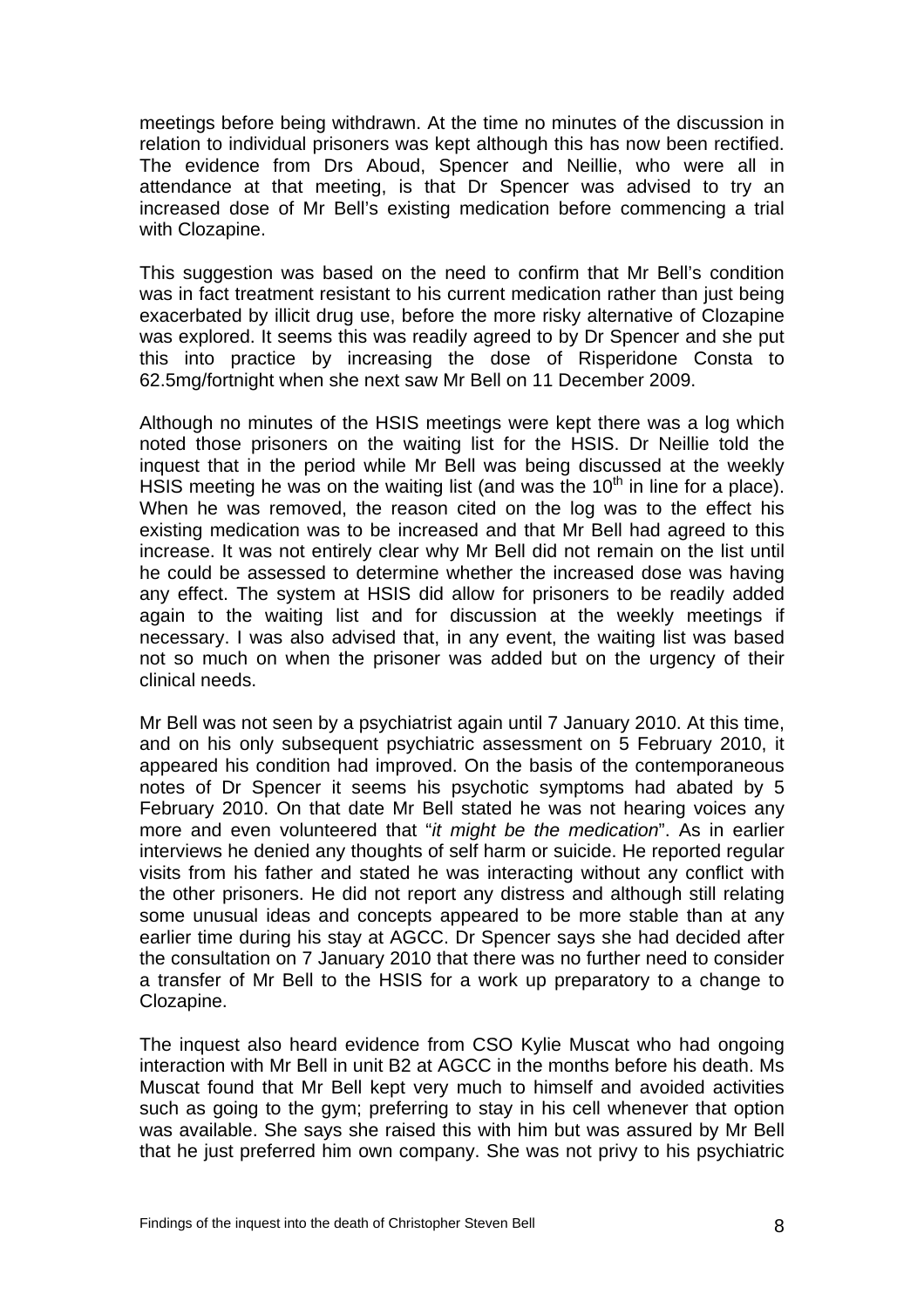<span id="page-10-0"></span>history. In the period immediately prior to his death she did not notice any changes to Mr Bell's demeanour or daily routine.

## *Events of 18 March 2010*

Regular welfare checks conducted through the morning of 18 March 2010 up until 9:15am indicated that all prisoners in unit B2 appeared to be in good health. The 9:15am check coincided with floor lockdown in preparation for gym access. Most prisoners left their cells and were accompanied by the CSO's to the gym. Five prisoners, including, as usual, Mr Bell, remained in their cells. In addition to individual cell doors being locked, the unit as a whole was secured.

When the party returned to unit B2 from the gym at 10:55am, CSO Gianna Iacuzzo commenced unlocking of cells. At 10:59am he came to cell 10 where he saw through the window in the door that Mr Bell was hanging from strips of a white sheet that had been secured to the exposed horizontal bars above the cell door. He immediately notified CSO Muscat and called a Code Yellow (officer assistance) and then a Code Blue (medical emergency).

On opening the cell door CSO Iacuzzo noted a chair close to the door and, with the assistance of another CSO, the noose was cut and Mr Bell lowered to the floor. Another CSO then arrived and cut the noose from Mr Bell's neck.

Three nurses and a doctor attended the cell shortly after the Code Blue was called. It was immediately clear Mr Bell was cyanosed and motionless. He had no pulse. CPR was commenced at 11:03am and later a defibrillator attached although it recommended 'no shock', there being no shockable rhythm. At 11:20am, after continued CPR, Dr Mahomed Kathrada examined Mr Bell and declared him deceased. Dr Kathrada noted bruising on the left side of Mr Bell's neck and superficial abrasions on the front of the neck.

The Queensland Ambulance Service had been notified, but were advised while on their way to AGCC they were no longer required.

The upper landing of unit B2 where cell 10 is located was cordoned off until police arrived. CSO Muscat continued a log of events she had commenced during the medical treatment of Mr Bell.

Mr Bell's body was transported to the Queensland Forensic Science facility at Coopers Plains where his father, Graham Bell, later identified the body.

### *The autopsy results*

Dr Nathan Milne, an experienced forensic pathologist, performed an autopsy on the body of Mr Bell on the morning of 19 March 2010. He found external and internal injuries to the neck he considered greater than usually seen in deaths arising from hanging by a sheet. Dr Milne stated this could be explained by the greater force associated with the deceased (at 113kg) having stepped from a chair. He found no other internal or external injuries on other parts of the body and no significant pre-existing disease.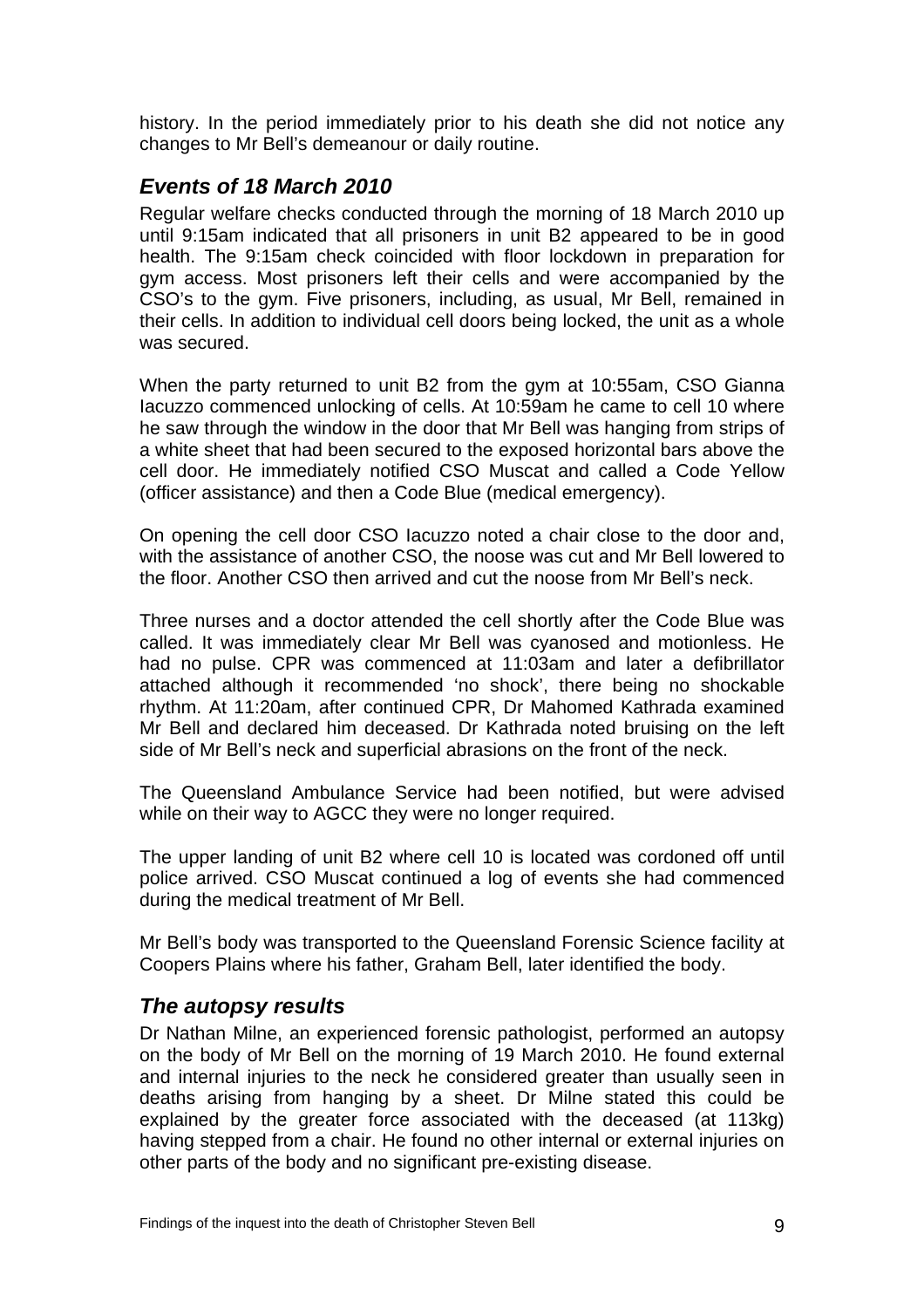<span id="page-11-0"></span>Toxicology testing of blood samples taken at autopsy showed a therapeutic concentration of Risperidone as would be expected. No illicit or unprescribed drug, nor alcohol, was detected.

There was no evidence found at autopsy of foul play or of the involvement of another person in the death of Mr Bell.

Dr Milne issued an autopsy certificate listing the cause of death as:

*1(a). Hanging* 

### *Expert evidence*

The inquest heard evidence from several experts. Mr Rod Elsworth, a Senior Psychologist with QCS was initially engaged by the QCS Office of the Chief Inspector (OCI). Dr Jill Reddan, an independent psychiatrist, was engaged by my office. In addition to these experts who were not involved in Mr Bell's case, the inquest also benefited from the opinions of Drs Neillie and Aboud on matters beyond their direct involvement.

Mr Elsworth was primarily critical of the criteria on which EBR is assessed believing them to be too broad, not evidence based and of little assistance to psychologists performing the IRNA. The need to review and amend the EBR criteria was put forward as a recommendation by the OCI report. I was advised at the inquest that this has resulted in a large scale review of that procedure and more specific, evidence based criteria will be put in place. I am satisfied this is being done adequately, further as it was not so obviously linked to Mr Bell's death I need not address the specific measures being contemplated.

Mr Elsworth also expressed concern that Ms Clifton had not passed on information arising from her triage assessment on 3 November 2009 to AGCC staff. I have dealt with that earlier in these findings.

Dr Reddan took the view that the assessment of Mr Bell by the PMHS were "*good and of more than adequate quality*". She took the view that the improvement shown by Mr Bell was more likely associated with his withdrawal from illicit drugs rather than the increased dose of Risperidone Consta. Insofar as there was any criticism made, it was that ideally Mr Bell would have been seen by a psychiatrist earlier than he was, although she considered this had no bearing on the outcome.

Dr Reddan also focussed on the inherent difficulty and unreliability of predicting which individual prisoners among a cohort of high risk prisoners will actually take their own lives and when. She stated in her report:

"*The difficulty always with risk assessments are the uncertainties inherent in predictions of the future and also the difficulty in assessing what is essentially a rare event even in the most 'high risk' groups.*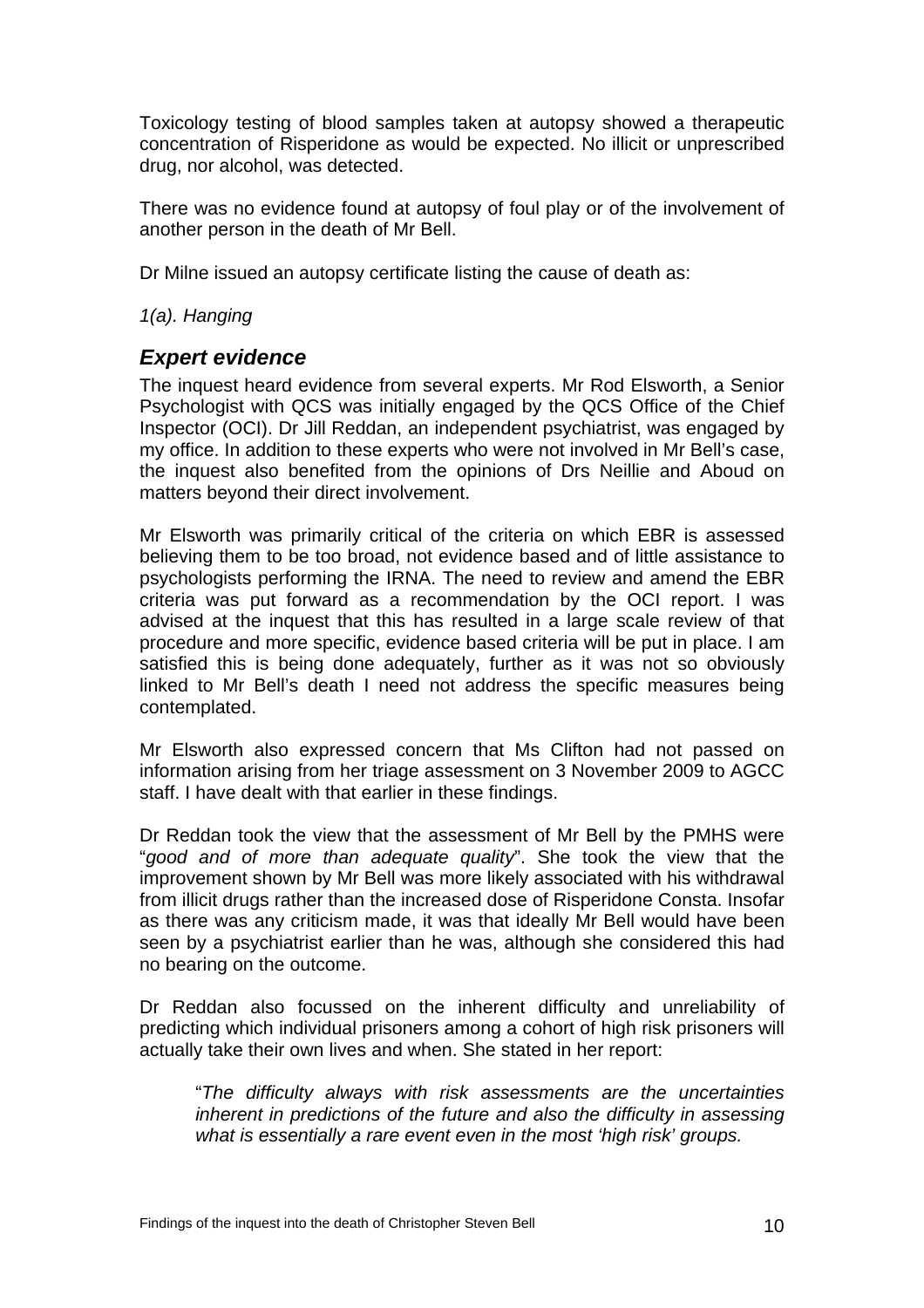<span id="page-12-0"></span>Dr Reddan made the point that being male in a custodial setting was in itself a significant risk factor (something which applied to all inmates at AGCC of course). This was confirmed by empirical evidence put before the inquest in the form of various studies conducted on populations of hospital patients suffering mental illness who have later committed suicide.<sup>[1](#page-12-1)</sup> Attempts to derive common risk factors from the data available in these studies highlighted the difficulty in crafting a useful risk analysis model. The risk factors have been shown over time to be surprisingly disparate, such that in order to identify a majority of those who go on to commit suicide very large numbers of 'false positives' are generated. This tends to render those risk models that might catch even a small majority of ultimate suicides as entirely impractical.

A topical example of this could be seen in the evidence of the AGCC General Manager Mr Howden who suggested on one application of the EBR guidelines, just about all prisoners at AGCC would be considered 'at risk'.

The difficulty in putting in place a system of risk analysis does not mean QCS and AGCC should not continue to strive to improve the EBR and IRNA systems that currently exist. However, it highlights the need for a much more reliable solution that is proven to work. As Dr Reddan says in her report, and I have pointed to in many previous findings:

"*It has been known for some time that a public health approach of reducing access to means of suicide does reduce the suicide rate significantly".* 

This approach contradicts the view that a person intent on committing suicide "will find a way" and that there is therefore no point in seeking to prevent such deaths. I address the practical ramifications of this later in these findings.

# **Conclusions**

The investigation found no evidence of the involvement of a second person in the death of Mr Bell. I am convinced he hung himself by tearing and rolling a strip of bed sheet which was then secured to an exposed bar above his cell door. It is likely he used a plastic chair to assist in securing the noose before the hanging.

First aid was prompt and appropriate but by the time he was discovered Mr Bell was beyond being resuscitated.

I also find there was no indication that could reasonably have been observed by those responsible for Mr Bell's care in custody that should have prompted intervention that could have prevented the death.

I am satisfied the initial assessment of Mr Bell's custodial needs was adequate as was his initial psychological assessment. Thereafter he received competent psychiatric care.

<span id="page-12-1"></span><sup>1</sup> Ref to studies

Findings of the inquest into the death of Christopher Steven Bell 11 and 11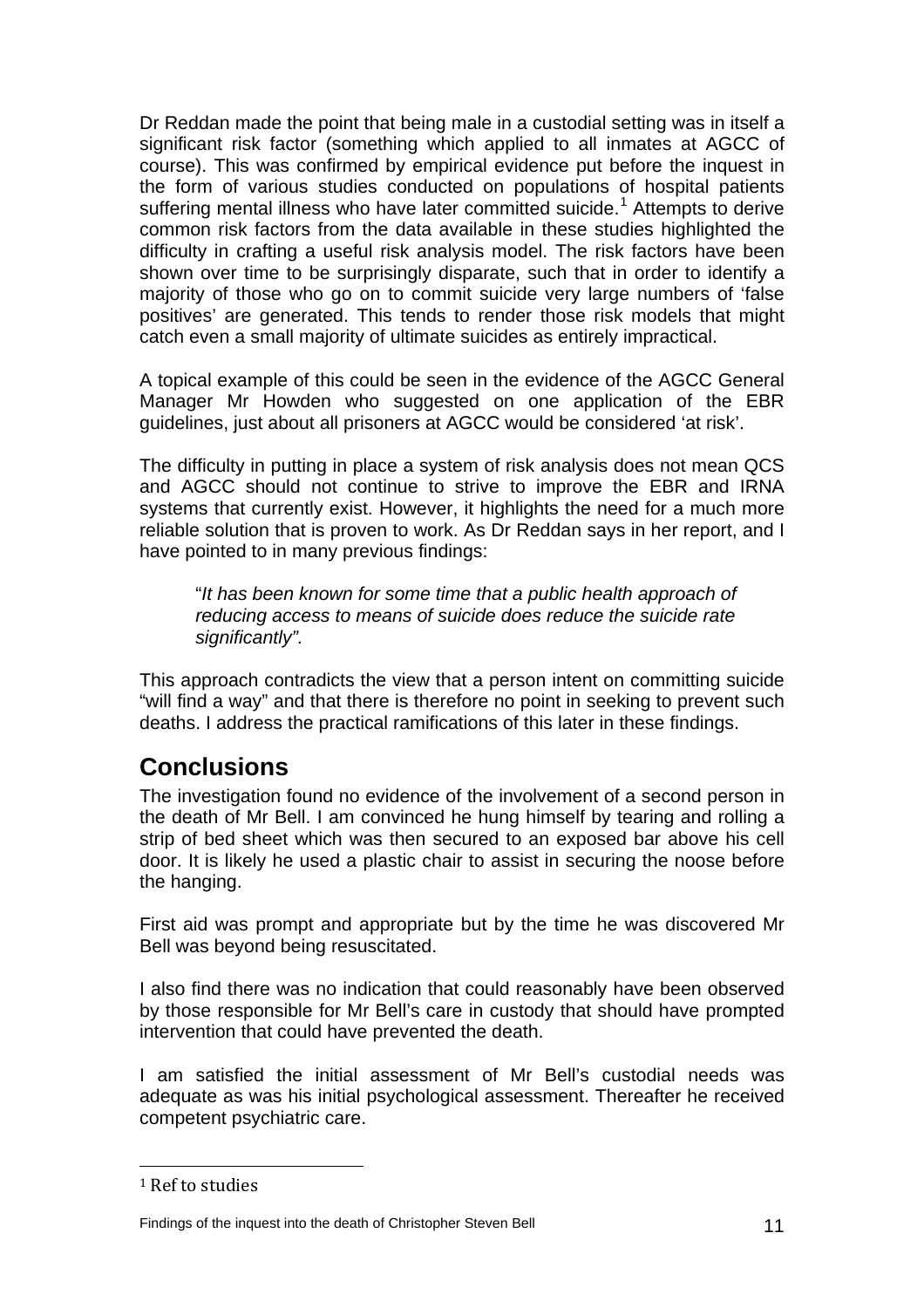<span id="page-13-0"></span>There is no evidence to link the adequacy of resources at The Park to Mr Bell's death. Although soon after he arrived at the AGCC he was placed on the waiting list for admission to the HSIS, I am satisfied there were good clinical reasons to delay any such admission until the results of increasing his then current medication were assessed. This was done and there was clearly sufficient improvement in his condition that by 7 January 2010 that transfer to HSIS was no longer indicated.

It is impossible to assess whether more intensive counselling or psychotherapy may have averted the death and in any event there was no indication such resource intensive responses were warranted in Mr Bell's case.

I conclude none of the individuals involved in providing Mr Bell's custodial care or mental health services bear any responsibility for his death and no oversight or failing by any of those providers contributed to the death.

# **Findings required by s45**

I am required to find, as far as is possible, who the deceased person was and when, where and how he came by his death and the medical cause of the death. As a result of considering all of the material contained in the exhibits, I am able to make the following findings in relation to the other aspects.

**Identity of the deceased** – The dead man was Christopher Steven Bell.

- **Place of death** He died while in custody at Arthur Gorrie Correctional Centre at Wacol in Queensland.
- **How he died** Mr Bell took his own life while in a locked cell alone and suffering from entrenched mental illness that was apparently being adequately treated.
- **Date of death** He died on 18 March 2010.
- **Cause of death** He died as a result of hanging.

# **Comments and recommendations**

Section 46 provides that a Coroner may comment on anything connected with a death that relates to public health and safety, the administration of justice or ways to prevent deaths from happening in similar circumstances in the future. That requires the coroner to consider whether the death under investigation was preventable and/or whether other deaths could be avoided in future if changes are made to relevant policies or procedures.

I have determined in this case the way in which Mr Bell's psychotic symptoms appeared to subside in the months leading to his death meant no one could be expected to have foreseen his death when it in fact occurred. I am also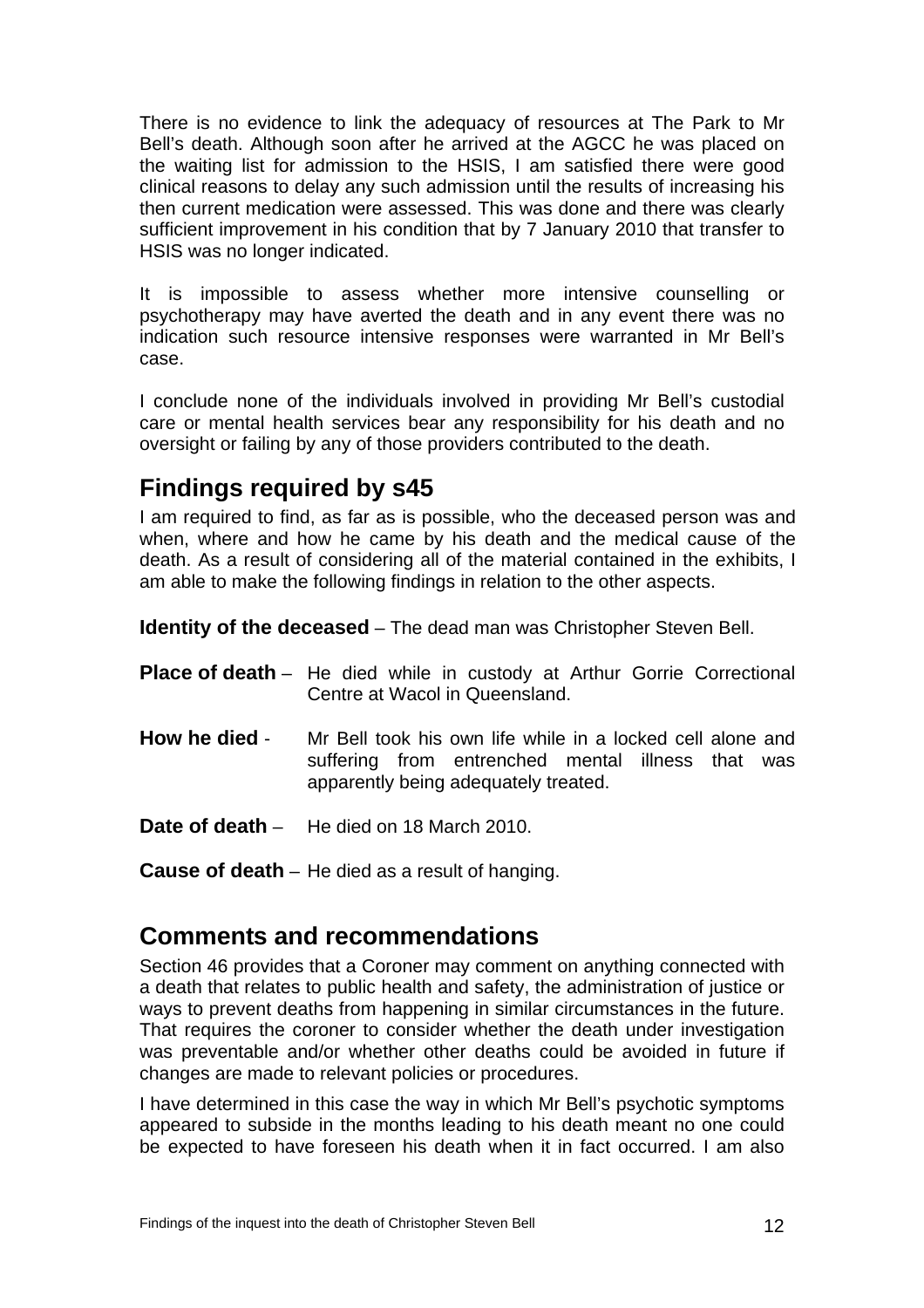<span id="page-14-0"></span>satisfied that most of the issues and recommendations arising from investigations into Mr Bell's death have been or are being addressed.

The report commissioned by the Office of the Chief Inspector (QCS) made recommendations covering the following areas:-

- The QCS and AGCC At-Risk Management Procedures should be amended to ensure watch house records/assessments are reviewed as a matter of course during an IRNA to avoid significant information being overlooked; and there should be included in the IRNA proforma an additional section on watchhouse records, in order to provide an overview of what information was supplied and to confirm the records had been reviewed.
- Current and proposed policies, procedures and agreements should be reviewed to ensure they sufficiently facilitate the sharing of information between the PMHS, QCS and/or the private prison providers
- The EBR procedures should be reviewed
- QCS should issue a direction to all centres, including AGCC, that when allocating prisoners to secure accommodation, prisoners who have a self-harm flag must be placed in modern suicide resistant cells unless other reasonable factors warrant against it; and where such prisoners are not allocated to a modern cell, the reason for the individual decision must be recorded.

I find these recommendations to be well thought out and reasonably comprehensive in addressing the issues arising from Mr Bell's death. As part of the inquest process I made directions that the relevant parties report on the extent to which these recommendations have been implemented. I am now satisfied the recommendations have been implemented or will be finalised shortly. There is therefore no need for me to make further comment about those issues.

There are two remaining issues which may warrant preventative recommendations. They are:-

- The elimination of hanging points from all cells; and
- Community based bail diversion programs for defendants suffering mental illness.

### *Suicide resistant cells*

This inquest has highlighted the inherent difficulty in trying to prevent prisoners taking their life by identifying those most likely to do so and providing them with special treatment including housing in suicide resistant cells. It seems generally accepted even the best risk analysis tools are of limited value. This conclusion buttresses the recommendation of the Royal Commission into Aboriginal Deaths in Custody (RCIADIC) that hanging points be eliminated from watch houses and prison cells. The then State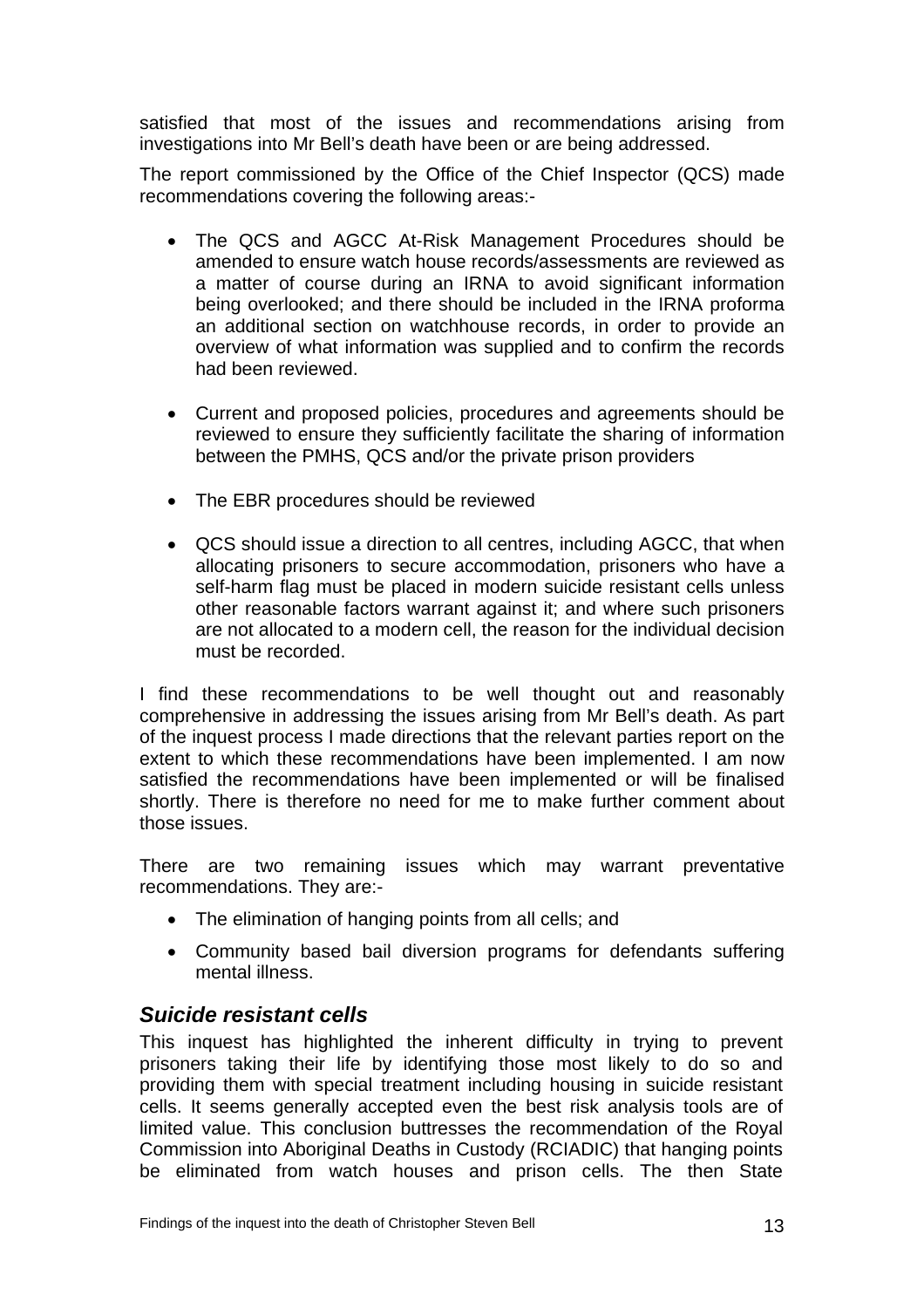<span id="page-15-0"></span>Government accepted that recommendation and committed to implementing it. To the credit of all governments since that has been achieved in relation to police watch houses. However, Mr Bell's death and other deaths can be attributed in part to the failure of successive governments to fulfil that commitment by eliminating hanging points from correctional centre cells.

I acknowledge the evidence tendered in this and other inquests of the very substantial cost associated with implementing the RCIADIC recommendation. I also acknowledge the prioritising of the demands on public finances is properly a matter for government. However, coroners are obliged to draw attention to the negative consequences of those decisions if they result in preventable deaths.

This inquest was told that at the AGCC currently, 20 years after the RCIADIC, 43% of all cells still have exposed hanging points. As I understand their positions, the centre operators and the QCS acknowledge this creates an unmanageable risk – they can't accurately predict which of the numerous at risk prisoners might actually suicide and they can't house all at risk prisoners in suicide resistant cells because there are too many such prisoners and too few such cells.

During the inquest I was advised that further funding will soon be available to continue the process of building new suicide resistant cells and retro-fitting screens over bars in old cells. That of course is to be welcomed and those responsible for the relevant decisions deserve credit for them. However, as these improvements have been promised for 20 years and have still not been delivered those decision makers and their predecessors must also share some responsibility for any deaths that occur between now and when that work is completed.

There is little more I can say to draw attention to the continuing risk.

#### *Bail diversion programs*

The PLS submitted that experience here and overseas has shown bail diversion programs whereby those suffering from mental illness are required to live in community placements in which they can better access more intensive mental health services are cost effective and contribute to a reduction in recidivism.

I am easily persuaded that is the case.

The PLS, if I understand its submission correctly, concedes that a prisoner in Mr Bell's situation is unlikely to be offered a place in such a program having regard to the seriousness of the charges he was facing and his poor bail history. Nonetheless, they quite reasonably argue were such programs in place the movement of defendants charged with less serious offences out of correctional centres and into community placements would free up suicide resistant cells for the use of the remaining prison population. I readily accept the logic of those propositions.